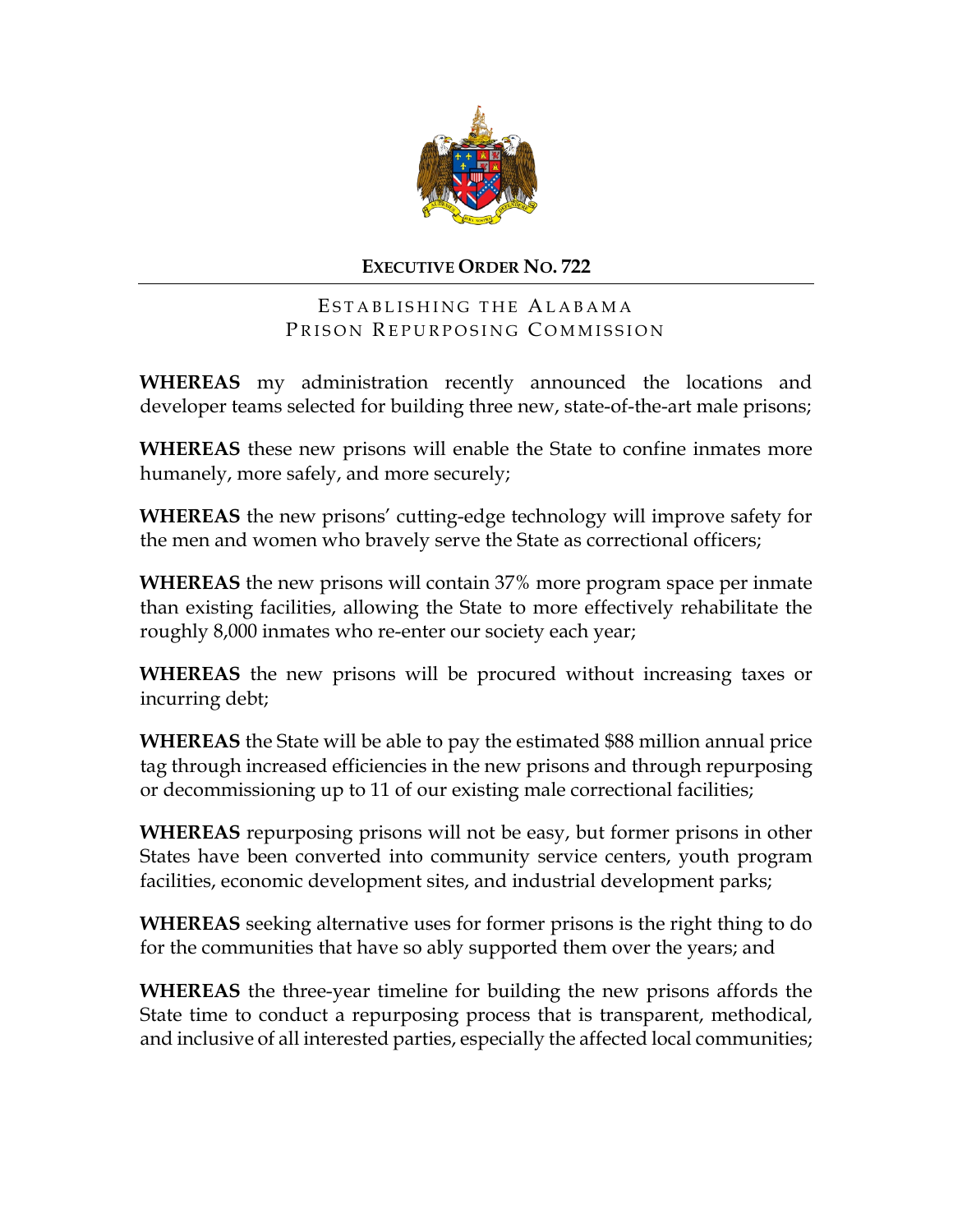**NOW, THEREFORE**, I, Kay Ivey, Governor of the State of Alabama, by the authority vested in me by the Constitution and laws of the State of Alabama, do hereby establish the Alabama Prison Repurposing Commission (the "Commission"), effective immediately, as further set forth below:

- 1. **Purpose.** The Commission's purpose is:
	- a. to make comprehensive recommendations for the future of the State's existing male prison facilities; and
	- b. to give elected officials and members of the public a meaningful voice in producing those recommendations.
- 2. **Membership.** The members of the Commission, including one member who shall serve as Chair, shall be appointed by, and serve at the pleasure of, the Governor.
	- a. **Ethics pledge.** Each member shall sign a copy of the Ethics Pledge attached to this order.
	- b. **Security procedures.** Members of the Commission shall follow the Department of Corrections' (the "Department's") procedures for protecting and shall not disclose the Department's confidential security information and other protected information.
	- c. **Reimbursement.** Members of the Commission shall serve without compensation but may elect to receive from the Department the per diem and transportation allowance authorized by state law for persons traveling on official state business**.**
- 3. **Process.** The Commission shall conduct proceedings necessary to fulfill its purpose.
	- a. **Calling meetings.** The Commission shall assemble for an initial organizational meeting at the call of the Governor. Additional meetings shall be held at the call of the Chair.
	- b. **Sequence of meetings.** The Commission is encouraged, but not required, to conduct its proceedings as follows.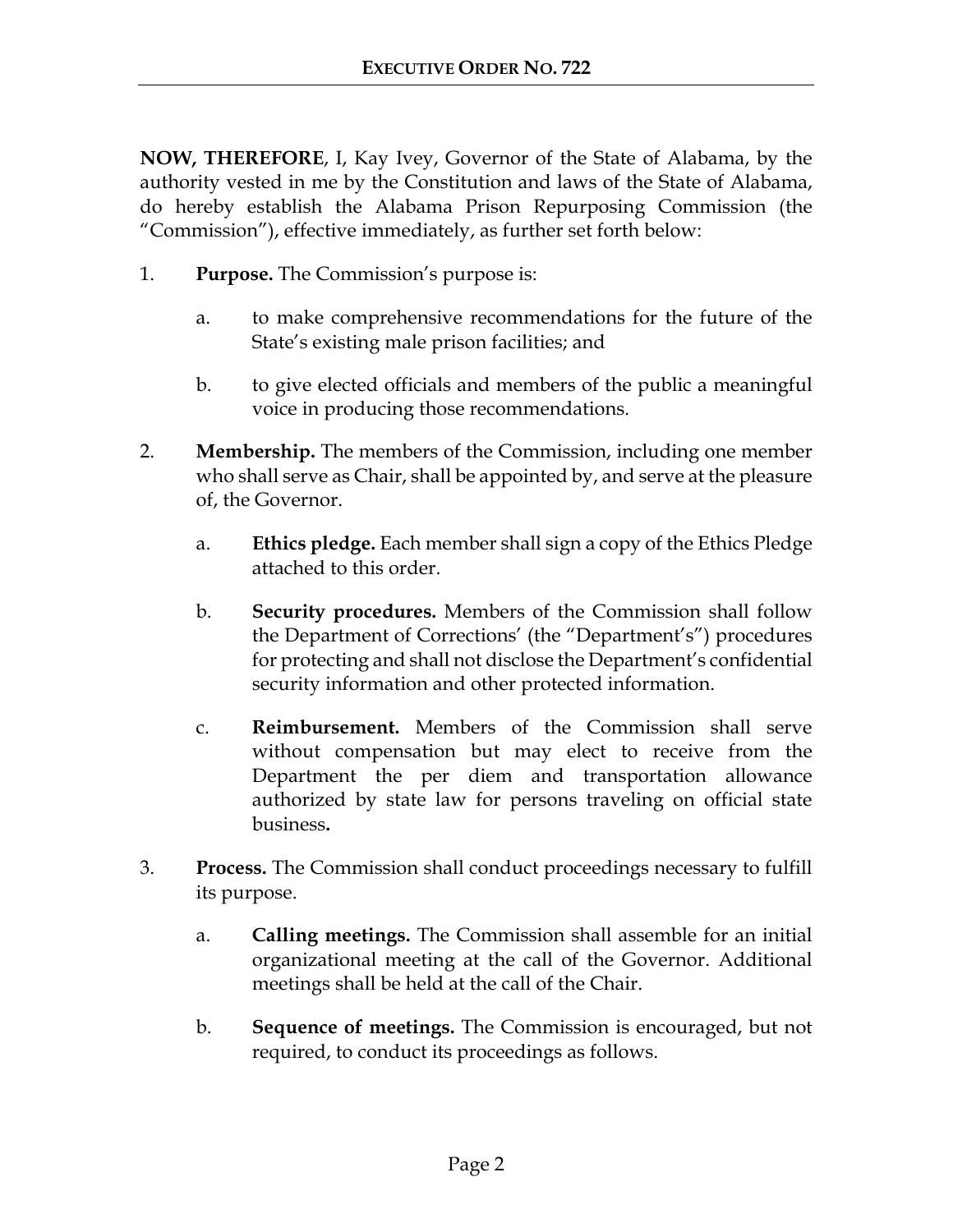- i. **Repurposing-strategies research.** The Commission should first seek presentations from individuals who have been involved in other prison-repurposing efforts, whether inside or outside the State of Alabama, to identify best practices and "lessons learned" from those efforts.
- ii. **Facility assessment.** Upon completion of the research described in paragraph 3.b.i, the Commission should conduct an in-person review of each of the Department's existing male prisons.
- iii. **Departmental briefings.** Upon completion of the facility assessment described in paragraph 3.b.ii, the Commission should receive briefings from the Department concerning its long-term plans and needs, including any facility or staffing needs assessments the Department has already undertaken.
- iv. **Stakeholder engagement.** Upon completion of the departmental briefings described in paragraph 3.b.iii, the Commission should conduct meetings with a broad array of interested stakeholders to evaluate the community impact of repurposing or decommissioning existing male prisons and to identify alternate uses of those prisons.
	- A. Interested stakeholders may include state agencies other than the Department, local elected officials, boards of education, vocational and technical training schools, community colleges, state universities, chambers of commerce, local industry groups, and local business leaders.
	- B. The Commission should hold at least one public meeting in a local community near each existing male prison.
- c. **Transparency.** Meetings of the Commission held under subparagraph 3.b.iv.B shall be appropriately publicized and open to the public. Other meetings of the Commission shall be open to the extent practicable but shall, in all events, be closed to the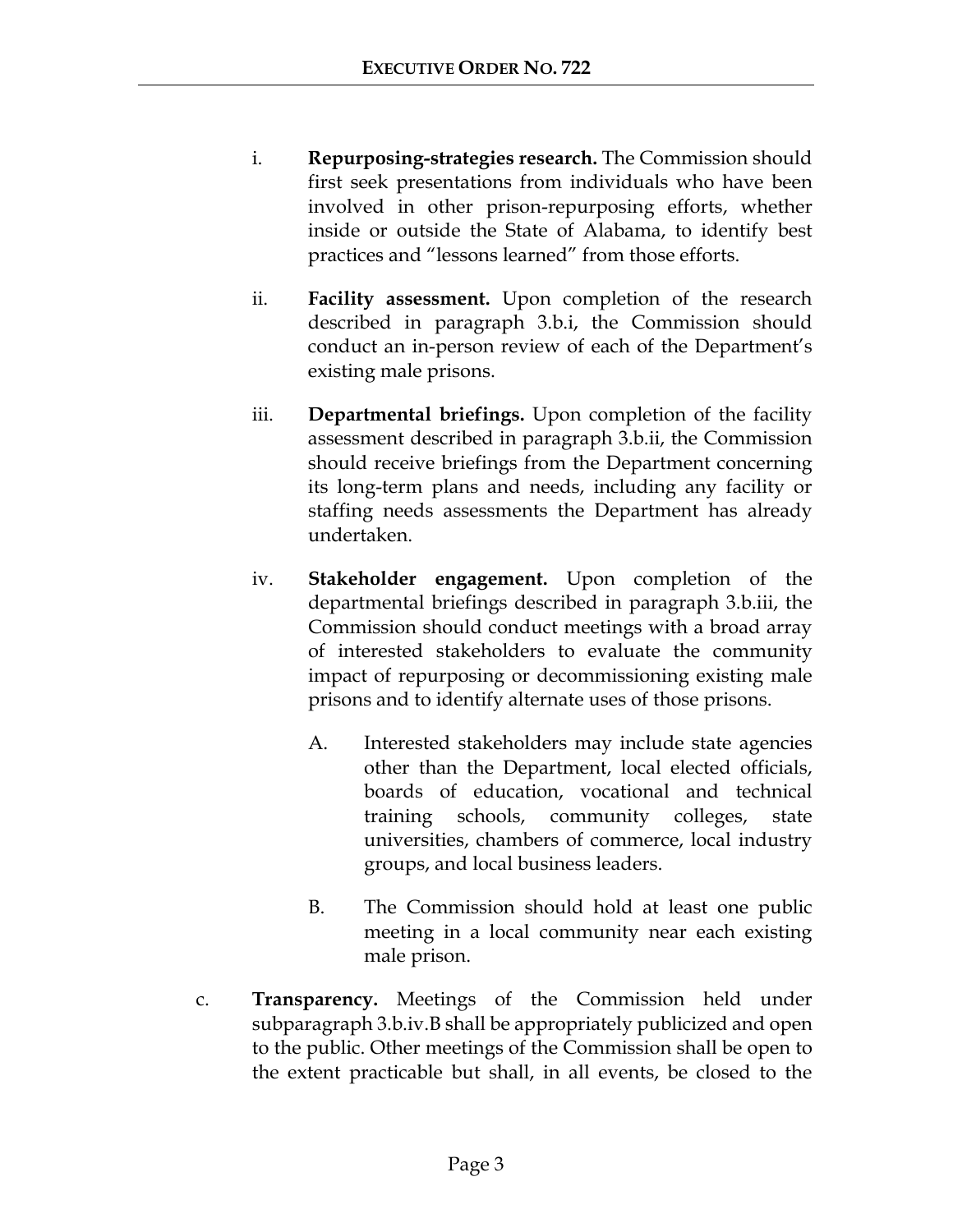extent necessary to protect information related to the Department's ongoing or anticipated security operations and other confidential information.

- d. **Departmental collaboration.** The Commission and the Department shall work collaboratively to ensure that the report required to be submitted under section 4 is consistent with the Department's long-term operational requirements, needs, and plans.
- 4. **Report.** Unless another date is approved in writing by the Governor, the Commission shall present a report to the Governor, the President Pro Tempore of the Senate, the Speaker of the House of Representatives, and the Commissioner of Corrections ("the Commissioner") on or before the later of September 1, 2023, or 90 days after the Commissioner certifies to the Commission that construction on the final prison is complete.
	- a. **Systemwide infrastructure needs analysis.** The report shall contain an overview of the Department of Corrections' systemwide infrastructure needs based on the departmental briefings described in subparagraph 3.b.iii.
	- b. **Facility-specific use analysis.** For each existing male prison facility, the report shall contain a detailed analysis of its viability for continued use, including:
		- i. the location and accessibility of the facility, including its proximity to population centers to support staffing needs, as well as the nature of the facility and any associated stateowned property;
		- ii. the facility's current condition, including the estimated cost of repairs, deferred maintenance, and improvements necessary for continued use of the facility by the Department as a male prison;
		- iii. the estimated timeline required for completing any needed repairs and improvements; and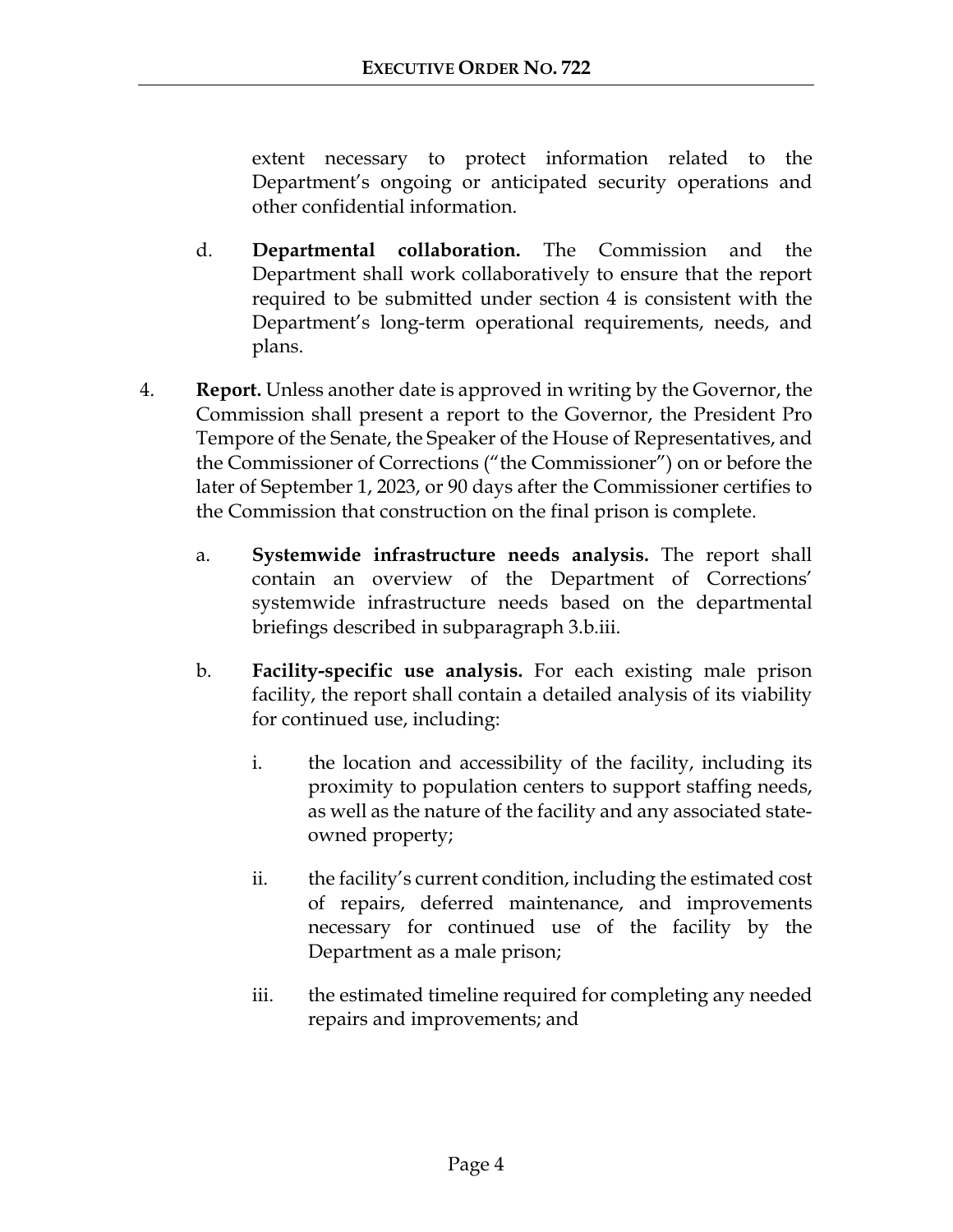- iv. the reasonably foreseeable impact of repurposing or decommissioning the facility, including the local and regional impacts of any general economic gains or losses, losses to local businesses, revenue loss to local governmental or quasi-governmental entities, potential alternative revenue generation opportunities, and any departmental employee relocations.
- c. **Facility-specific recommendations.** Based on the systemwide infrastructure needs analysis described in subsection 4.a and the facility-specific use analysis described in subsection 4.b, the report shall contain a specific recommendation, evaluated in the following order, as to whether each existing male prison facility should:
	- i. remain in the Department's inventory for continued use as a male correctional facility;
	- ii. remain in the Department's inventory for use in furtherance of another departmental objective; or
	- iii. be repurposed to serve some other purpose, whether by another state agency, by local government, or by the private sector.
- d. **Repurposing Resources.** To the greatest extent practicable, the report shall contain ideas and resources to support the repurposing of facilities that the Commission recommends be repurposed under paragraph 4.c.iii.
- e. **Process.** The report shall contain a summary of the Commission's efforts to obtain input from a broad array of subject-matter experts and stakeholders—connected with the Department or otherwise—in the formulation of its analysis and recommendations.
- f. **Confidential information.** The report shall not include any information deemed by the Department to be sensitive security or confidential information pertaining to its ongoing or future operations or litigation.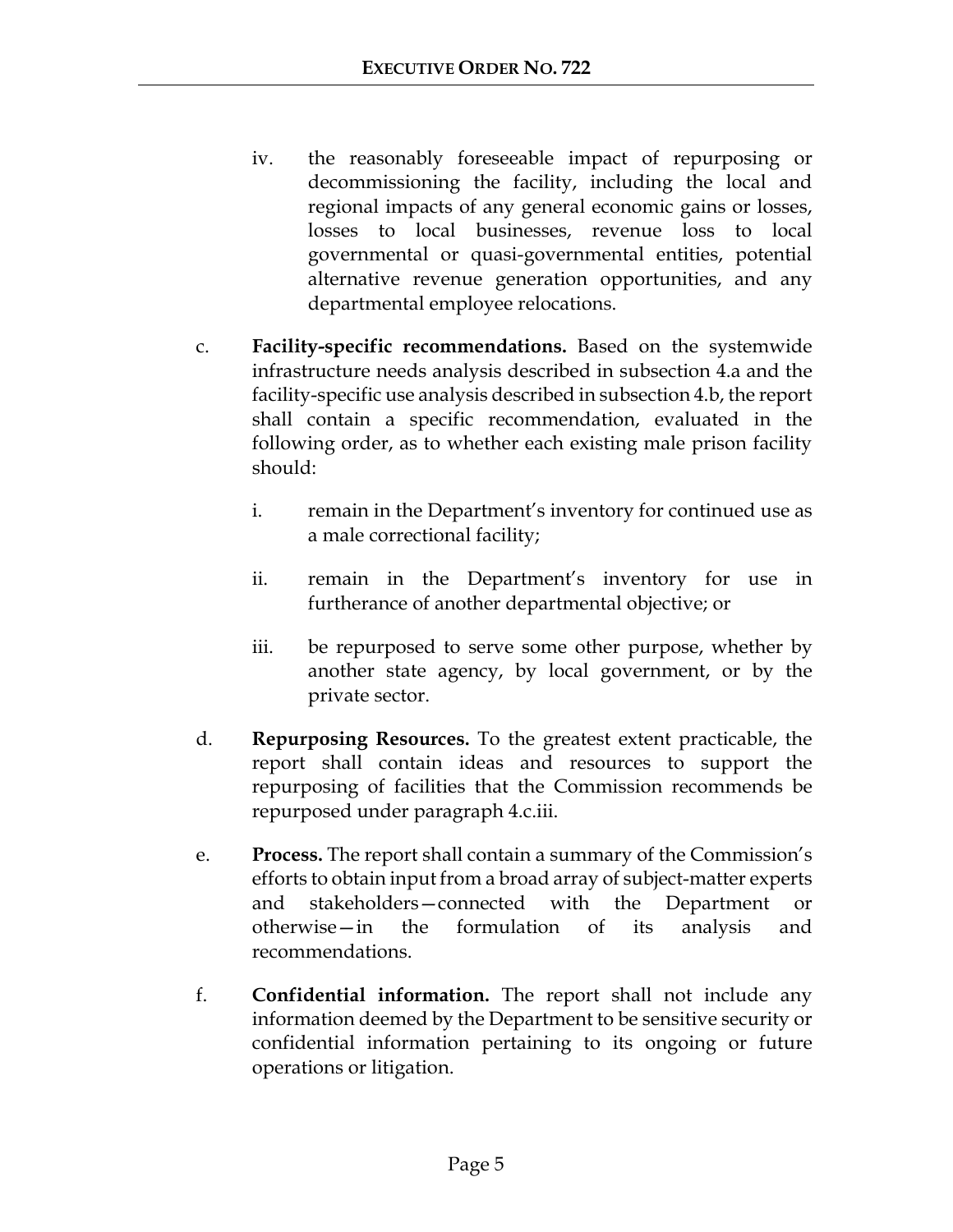- 5. **State-agency cooperation.** State agencies and other state-funded entities shall cooperate with the Commission and provide information requested by the Commission.
- 6. **Administrative support.** The Governor's Office and the Department shall provide administrative support to the Commission as appropriate.
- 7. **Duration.** Unless extended by the Governor in writing, the Commission shall be dissolved upon the submission of its report.
- 8. **Final recommendations.** Within 90 days of receiving the Commission's report, the Commissioner shall prepare final recommendations as to the future of each existing male prison facility.
	- a. **Recipients.** The Commissioner shall present the final recommendations to the Governor, the President Pro Tempore of the Senate, and the Speaker of the House of Representatives.
	- b. **Contents.** For each existing male prison facility, the final recommendations shall include one of the three possible recommendations set forth in paragraph 4.c.i through paragraph 4.c.iii. The final recommendations shall also contain a statement by the Commissioner, with accompanying analysis as appropriate, that implementation of them will be in the best interests of the State of Alabama based on then-existing circumstances.
	- c. **Written justification.** To the extent these final recommendations deviate from the recommendations in the Commission's report, the Commissioner shall provide a detailed written justification based on the analysis required of the Commission under subsections 4.a and 4.b.
- 9. **Implementation of final recommendations.** Within 90 days of submitting the final recommendations as required by section 8, the Commissioner shall begin implementing them.
- 10. **Preservation of existing authority.** Nothing in this order shall be construed to impair or otherwise affect the authority granted by law to any executive department or agency, or the head thereof.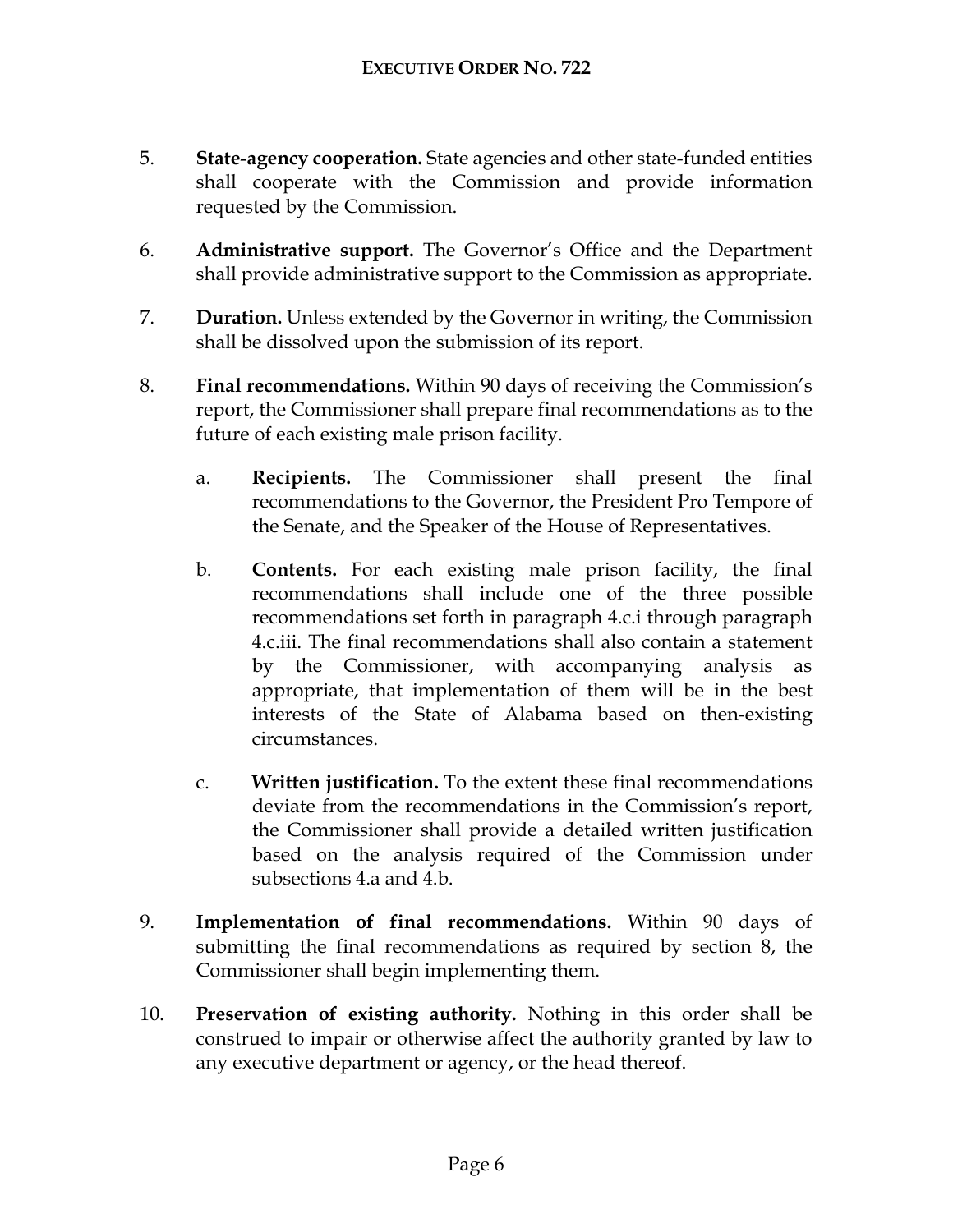$11.$ No right of action. This order is not intended to, and does not, create any right or benefit, substantive or procedural, enforceable at law or in equity by any party against the State of Alabama, its departments, agencies, or entities, or any of their officers, employees, or agents, or any other person.

DONE AND ORDERED this 22nd day of September 2020.



re

KAY Governor

H. MERRILL Secretary of State